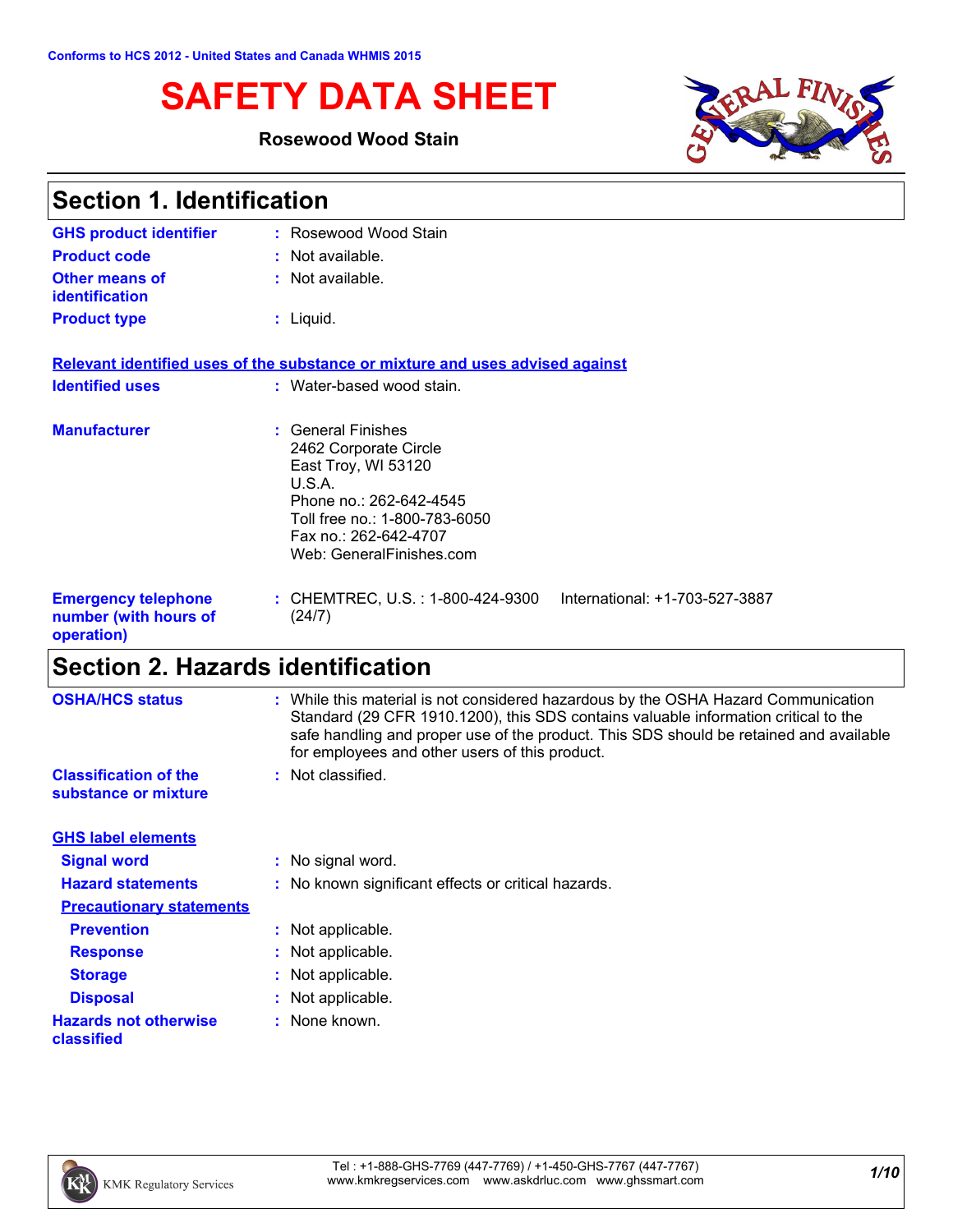

### **Section 3. Composition/information on ingredients**

**Substance/mixture :**

**Other means of identification**

- Mixture
- **:** Not available.

| <b>Ingredient name</b> | $\bullet$           | number ہ |
|------------------------|---------------------|----------|
| Propane-1,2-diol       | مر<br>∣≥1<br>س ⊆- ∵ | 57-55-6  |

Any concentration shown as a range is to protect confidentiality or is due to batch variation.

**There are no additional ingredients present which, within the current knowledge of the supplier and in the concentrations applicable, are classified as hazardous to health or the environment and hence require reporting in this section.**

**Occupational exposure limits, if available, are listed in Section 8.**

### **Section 4. First aid measures**

**Description of necessary first aid measures**

| <b>Eye contact</b>  | : Immediately flush eyes with plenty of water, occasionally lifting the upper and lower<br>eyelids. Check for and remove any contact lenses. Get medical attention if irritation<br>occurs.                                                                                                                                                            |
|---------------------|--------------------------------------------------------------------------------------------------------------------------------------------------------------------------------------------------------------------------------------------------------------------------------------------------------------------------------------------------------|
| <b>Inhalation</b>   | : Remove victim to fresh air and keep at rest in a position comfortable for breathing. Get<br>medical attention if symptoms occur.                                                                                                                                                                                                                     |
| <b>Skin contact</b> | : Flush contaminated skin with plenty of water. Get medical attention if symptoms occur.                                                                                                                                                                                                                                                               |
| <b>Ingestion</b>    | : Wash out mouth with water. Remove victim to fresh air and keep at rest in a position<br>comfortable for breathing. If material has been swallowed and the exposed person is<br>conscious, give small quantities of water to drink. Do not induce vomiting unless<br>directed to do so by medical personnel. Get medical attention if symptoms occur. |

#### **Most important symptoms/effects, acute and delayed**

| <b>Potential acute health effects</b> |                                                     |
|---------------------------------------|-----------------------------------------------------|
| <b>Eye contact</b>                    | : No known significant effects or critical hazards. |
| <b>Inhalation</b>                     | : No known significant effects or critical hazards. |
| <b>Skin contact</b>                   | : No known significant effects or critical hazards. |
| <b>Ingestion</b>                      | : No known significant effects or critical hazards. |
| Over-exposure signs/symptoms          |                                                     |
| <b>Eye contact</b>                    | : No known significant effects or critical hazards. |
| <b>Inhalation</b>                     | : No known significant effects or critical hazards. |
| <b>Skin contact</b>                   | : No known significant effects or critical hazards. |
| <b>Ingestion</b>                      | : No known significant effects or critical hazards. |

#### **Indication of immediate medical attention and special treatment needed, if necessary**

| <b>Notes to physician</b>         | : Treat symptomatically. Contact poison treatment specialist immediately if large<br>quantities have been ingested or inhaled. |
|-----------------------------------|--------------------------------------------------------------------------------------------------------------------------------|
| <b>Specific treatments</b>        | : No specific treatment.                                                                                                       |
| <b>Protection of first-aiders</b> | No action shall be taken involving any personal risk or without suitable training.                                             |

#### **See toxicological information (Section 11)**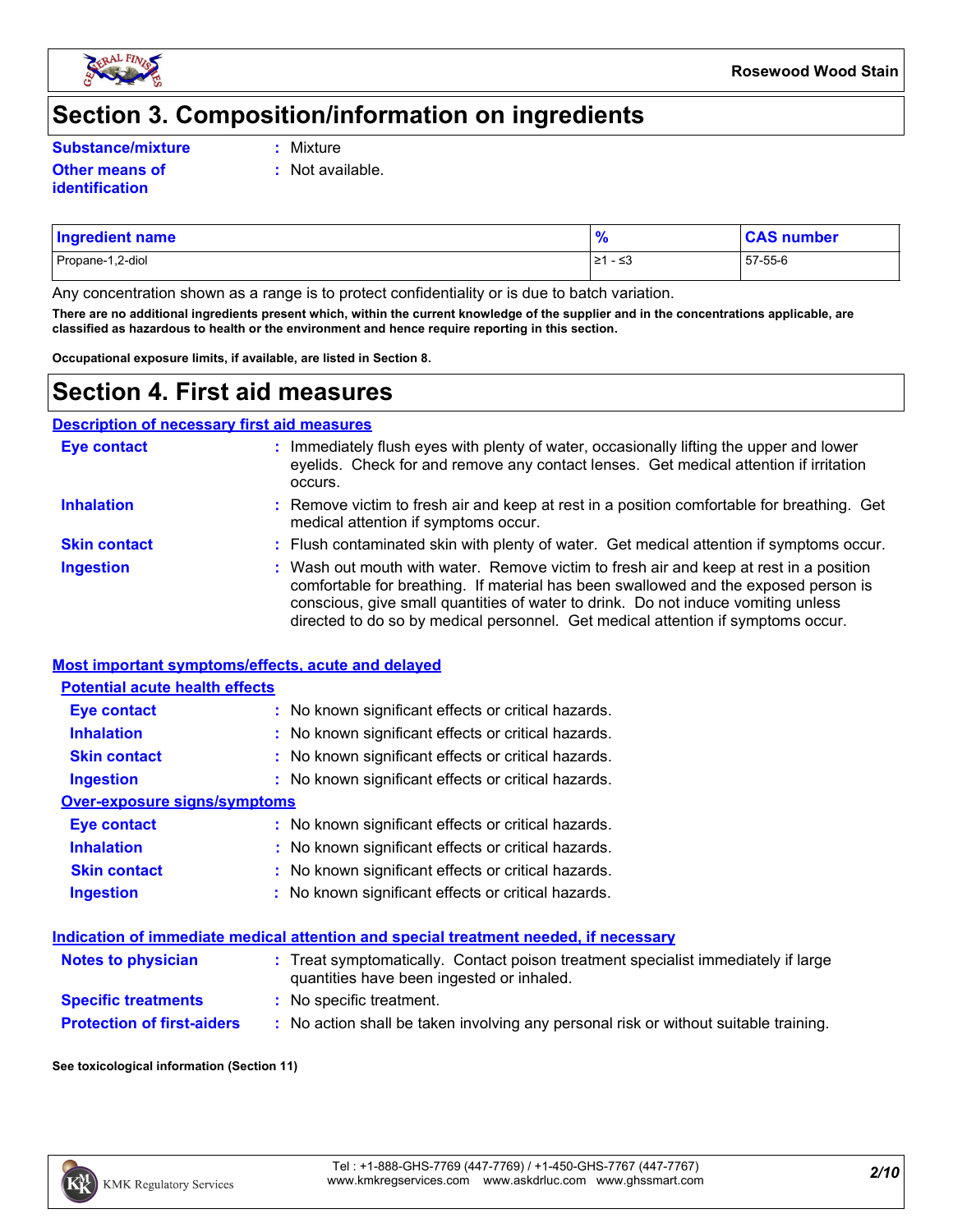

# **Section 5. Fire-fighting measures**

| <b>Extinguishing media</b>                               |                                                                                                                                                                                                     |
|----------------------------------------------------------|-----------------------------------------------------------------------------------------------------------------------------------------------------------------------------------------------------|
| <b>Suitable extinguishing</b><br>media                   | $\therefore$ In case of fire, use water spray (fog), foam, dry chemical or CO <sub>2</sub> .                                                                                                        |
| <b>Unsuitable extinguishing</b><br>media                 | : None known.                                                                                                                                                                                       |
| <b>Specific hazards arising</b><br>from the chemical     | : In a fire or if heated, a pressure increase will occur and the container may burst.                                                                                                               |
| <b>Hazardous thermal</b><br>decomposition products       | : Decomposition products may include the following materials:<br>carbon dioxide<br>carbon monoxide                                                                                                  |
| <b>Special protective actions</b><br>for fire-fighters   | : Promptly isolate the scene by removing all persons from the vicinity of the incident if<br>there is a fire. No action shall be taken involving any personal risk or without suitable<br>training. |
| <b>Special protective</b><br>equipment for fire-fighters | : Fire-fighters should wear appropriate protective equipment and self-contained breathing<br>apparatus (SCBA) with a full face-piece operated in positive pressure mode.                            |

## **Section 6. Accidental release measures**

|                                                              | <b>Personal precautions, protective equipment and emergency procedures</b>                                                                                                                                                                                                                                                                                                                                                                                                                                                                                                                 |
|--------------------------------------------------------------|--------------------------------------------------------------------------------------------------------------------------------------------------------------------------------------------------------------------------------------------------------------------------------------------------------------------------------------------------------------------------------------------------------------------------------------------------------------------------------------------------------------------------------------------------------------------------------------------|
| For non-emergency<br>personnel                               | : No action shall be taken involving any personal risk or without suitable training.<br>Evacuate surrounding areas. Keep unnecessary and unprotected personnel from<br>entering. Do not touch or walk through spilled material. Put on appropriate personal<br>protective equipment.                                                                                                                                                                                                                                                                                                       |
|                                                              | For emergency responders : If specialized clothing is required to deal with the spillage, take note of any information in<br>Section 8 on suitable and unsuitable materials. See also the information in "For non-<br>emergency personnel".                                                                                                                                                                                                                                                                                                                                                |
| <b>Environmental precautions</b>                             | : Avoid dispersal of spilled material and runoff and contact with soil, waterways, drains<br>and sewers. Inform the relevant authorities if the product has caused environmental<br>pollution (sewers, waterways, soil or air).                                                                                                                                                                                                                                                                                                                                                            |
| <b>Methods and materials for containment and cleaning up</b> |                                                                                                                                                                                                                                                                                                                                                                                                                                                                                                                                                                                            |
| <b>Spill</b>                                                 | : Stop leak if without risk. Move containers from spill area. Prevent entry into sewers,<br>water courses, basements or confined areas. Wash spillages into an effluent treatment<br>plant or proceed as follows. Contain and collect spillage with non-combustible,<br>absorbent material e.g. sand, earth, vermiculite or diatomaceous earth and place in<br>container for disposal according to local regulations (see Section 13). Dispose of via a<br>licensed waste disposal contractor. Note: see Section 1 for emergency contact<br>information and Section 13 for waste disposal. |

# **Section 7. Handling and storage**

#### **Precautions for safe handling**

| <b>Protective measures</b>                       | : Put on appropriate personal protective equipment (see Section 8).                                                                                                                                                                                                    |
|--------------------------------------------------|------------------------------------------------------------------------------------------------------------------------------------------------------------------------------------------------------------------------------------------------------------------------|
| <b>Advice on general</b><br>occupational hygiene | : Eating, drinking and smoking should be prohibited in areas where this material is<br>handled, stored and processed. Workers should wash hands and face before eating,<br>drinking and smoking. See also Section 8 for additional information on hygiene<br>measures. |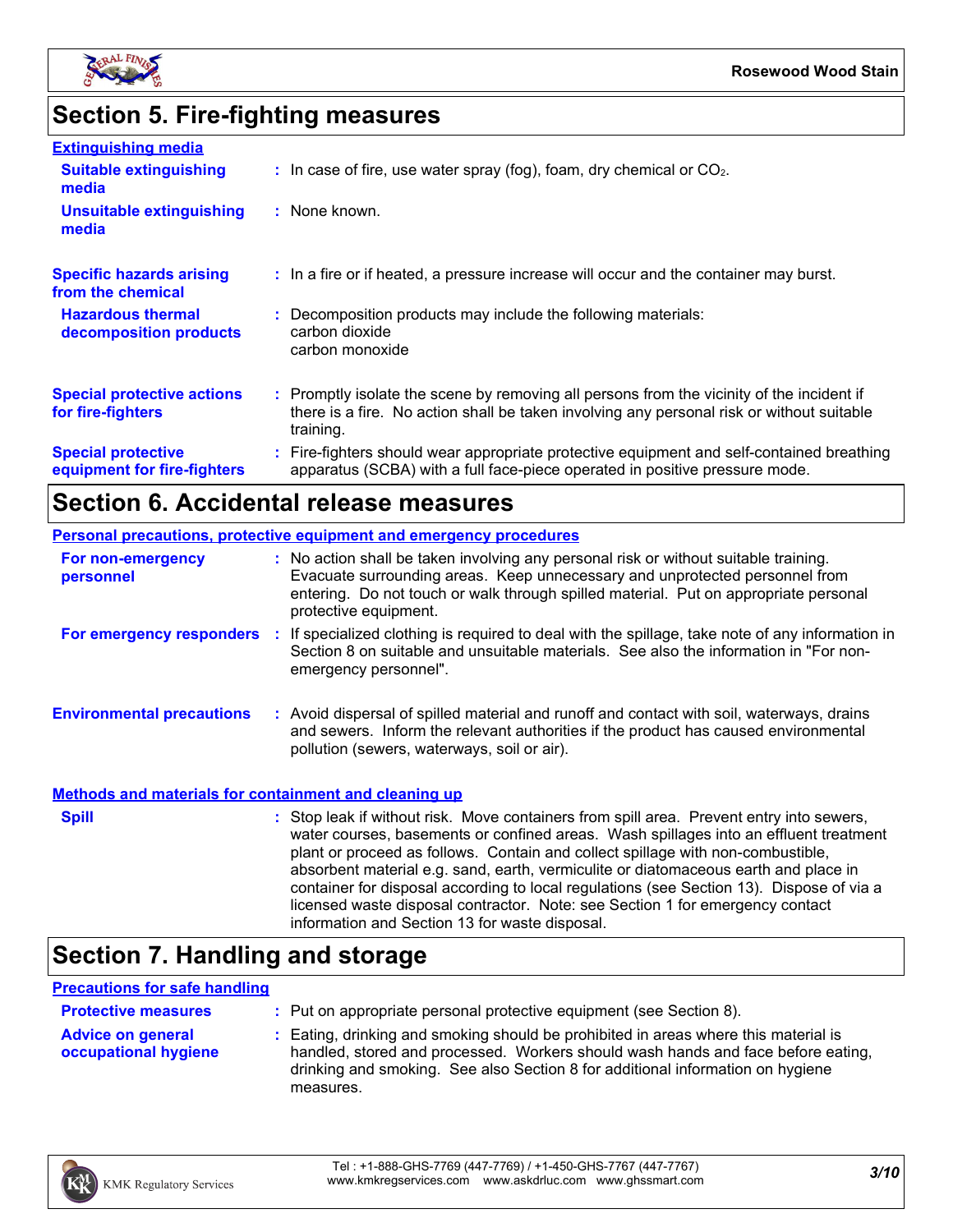

### **Section 7. Handling and storage**

| <b>Conditions for safe storage,</b> | : Store in accordance with local regulations. Store in original container protected from  |
|-------------------------------------|-------------------------------------------------------------------------------------------|
| including any                       | direct sunlight in a dry, cool and well-ventilated area, away from incompatible materials |
| <i>incompatibilities</i>            | (see Section 10) and food and drink. Keep container tightly closed and sealed until       |
|                                     | ready for use. Containers that have been opened must be carefully resealed and kept       |
|                                     | upright to prevent leakage. Do not store in unlabeled containers. Use appropriate         |
|                                     | containment to avoid environmental contamination. See Section 10 for incompatible         |
|                                     | materials before handling or use.                                                         |

## **Section 8. Exposure controls/personal protection**

#### **Control parameters**

#### **United States**

#### **Occupational exposure limits**

| Ingredient name  | <b>Exposure limits</b>                                                    |
|------------------|---------------------------------------------------------------------------|
| Propane-1,2-diol | AIHA WEEL (United States, 10/2011).<br>TWA: 10 mg/m <sup>3</sup> 8 hours. |

#### **Canada**

#### **Occupational exposure limits**

| <b>Ingredient name</b> | <b>Exposure limits</b>                                                                                                                                                                                          |
|------------------------|-----------------------------------------------------------------------------------------------------------------------------------------------------------------------------------------------------------------|
| Propane-1,2-diol       | CA Ontario Provincial (Canada, 7/2015).<br>TWA: 10 mg/m <sup>3</sup> 8 hours. Form: Aerosol only<br>TWA: 155 mg/m <sup>3</sup> 8 hours. Form: Vapor and aerosol<br>TWA: 50 ppm 8 hours. Form: Vapor and aerosol |

| <b>Appropriate engineering</b><br><b>controls</b> | : Good general ventilation should be sufficient to control worker exposure to airborne<br>contaminants.                                                          |
|---------------------------------------------------|------------------------------------------------------------------------------------------------------------------------------------------------------------------|
| <b>Environmental exposure</b><br><b>controls</b>  | : Emissions from ventilation or work process equipment should be checked to ensure<br>they comply with the requirements of environmental protection legislation. |

| <b>Individual protection measures</b> |                                                                                                                                                                                                                                                                                                                                                                                                   |
|---------------------------------------|---------------------------------------------------------------------------------------------------------------------------------------------------------------------------------------------------------------------------------------------------------------------------------------------------------------------------------------------------------------------------------------------------|
| <b>Hygiene measures</b>               | : Wash hands, forearms and face thoroughly after handling chemical products, before<br>eating, smoking and using the lavatory and at the end of the working period.<br>Appropriate techniques should be used to remove potentially contaminated clothing.<br>Wash contaminated clothing before reusing. Ensure that eyewash stations and safety<br>showers are close to the workstation location. |
| <b>Eye/face protection</b>            | : Safety eyewear complying with an approved standard should be used when a risk<br>assessment indicates this is necessary to avoid exposure to liquid splashes, mists,<br>gases or dusts. If contact is possible, the following protection should be worn, unless<br>the assessment indicates a higher degree of protection: safety glasses with side-shields.                                    |
| <b>Skin protection</b>                |                                                                                                                                                                                                                                                                                                                                                                                                   |
| <b>Hand protection</b>                | : Chemical-resistant, impervious gloves complying with an approved standard should be<br>worn at all times when handling chemical products if a risk assessment indicates this is<br>necessary.                                                                                                                                                                                                   |
| <b>Body protection</b>                | : Personal protective equipment for the body should be selected based on the task being<br>performed and the risks involved and should be approved by a specialist before<br>handling this product.                                                                                                                                                                                               |
| <b>Other skin protection</b>          | : Appropriate footwear and any additional skin protection measures should be selected<br>based on the task being performed and the risks involved and should be approved by a<br>specialist before handling this product.                                                                                                                                                                         |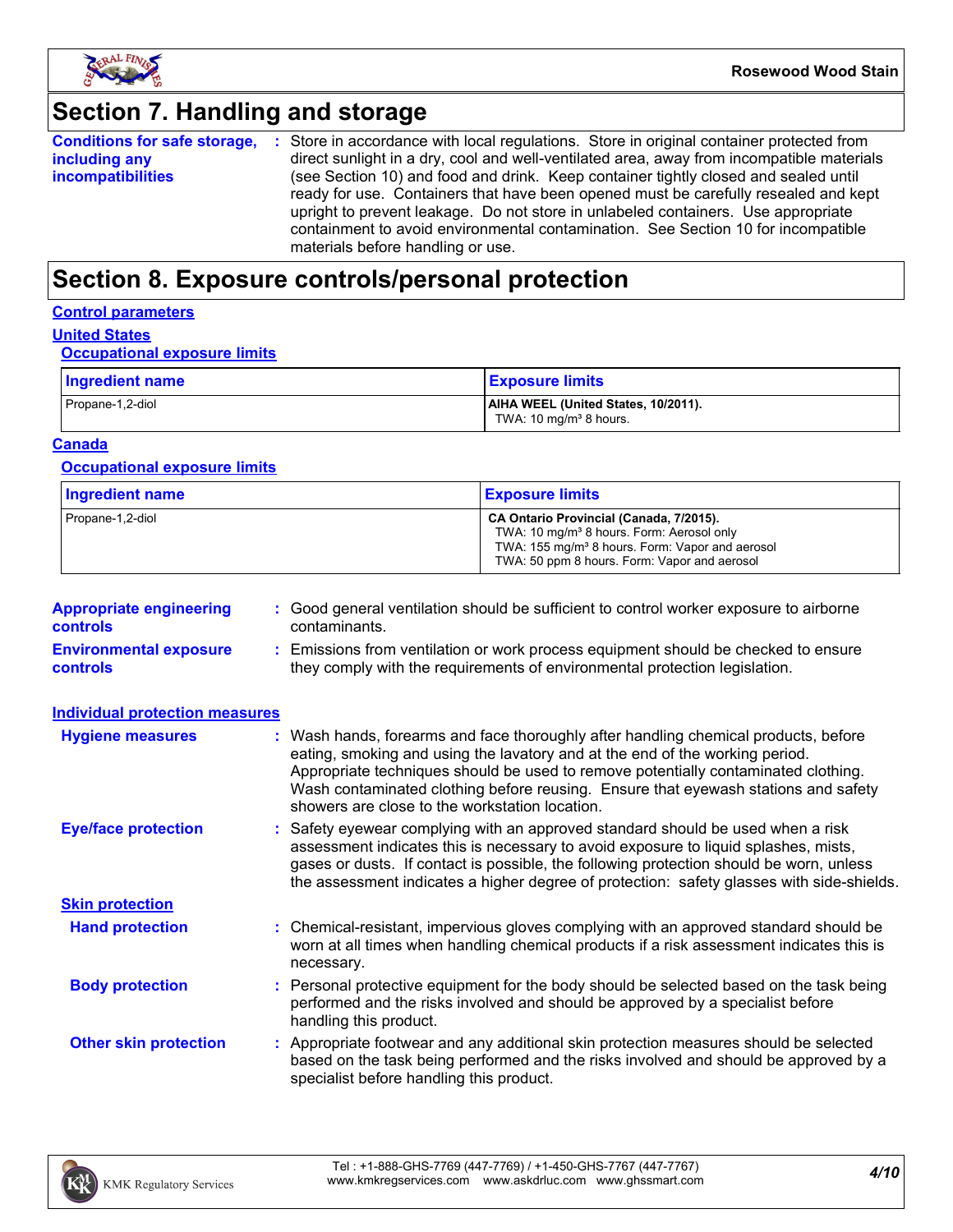

### **Section 8. Exposure controls/personal protection**

Based on the hazard and potential for exposure, select a respirator that meets the appropriate standard or certification. Respirators must be used according to a respiratory protection program to ensure proper fitting, training, and other important aspects of use.

### **Section 9. Physical and chemical properties**

| <b>Appearance</b>                                 |    |                     |
|---------------------------------------------------|----|---------------------|
| <b>Physical state</b>                             |    | Liquid. [Viscous.]  |
| <b>Color</b>                                      | ÷. | Dark Red.           |
| Odor                                              |    | Not available.      |
| <b>Odor threshold</b>                             |    | Not available.      |
| рH                                                |    | 8 to 9              |
| <b>Melting point</b>                              |    | Not available.      |
| <b>Boiling point</b>                              |    | Not available.      |
| <b>Flash point</b>                                |    | Not available.      |
| <b>Evaporation rate</b>                           |    | Not available.      |
| <b>Flammability (solid, gas)</b>                  |    | Not available.      |
| Lower and upper explosive<br>(flammable) limits   |    | Not available.      |
| <b>Vapor pressure</b>                             |    | Not available.      |
| <b>Vapor density</b>                              |    | Not available.      |
| <b>Relative density</b>                           |    | 1.02                |
| <b>Solubility</b>                                 |    | : Soluble in water. |
| <b>Partition coefficient: n-</b><br>octanol/water |    | Not available.      |
| <b>Auto-ignition temperature</b>                  |    | Not available.      |
| <b>Decomposition temperature</b>                  |    | Not available.      |
| <b>Viscosity</b>                                  |    | Not available.      |
| <b>VOC content</b>                                |    | 160.267 g/L         |
| Flow time (ISO 2431)                              | ŧ  | Not available.      |

## **Section 10. Stability and reactivity**

| <b>Reactivity</b>                            | : No specific test data related to reactivity available for this product or its ingredients.              |
|----------------------------------------------|-----------------------------------------------------------------------------------------------------------|
| <b>Chemical stability</b>                    | : The product is stable.                                                                                  |
| <b>Possibility of hazardous</b><br>reactions | : Under normal conditions of storage and use, hazardous reactions will not occur.                         |
| <b>Conditions to avoid</b>                   | : Protect from freezing.                                                                                  |
| <b>Incompatible materials</b>                | : Reactive or incompatible with the following materials: oxidizing materials.                             |
| <b>Hazardous decomposition</b><br>products   | : Under normal conditions of storage and use, hazardous decomposition products should<br>not be produced. |

*5/10* Tel : +1-888-GHS-7769 (447-7769) / +1-450-GHS-7767 (447-7767) www.kmkregservices.com www.askdrluc.com www.ghssmart.com

**Respiratory protection :**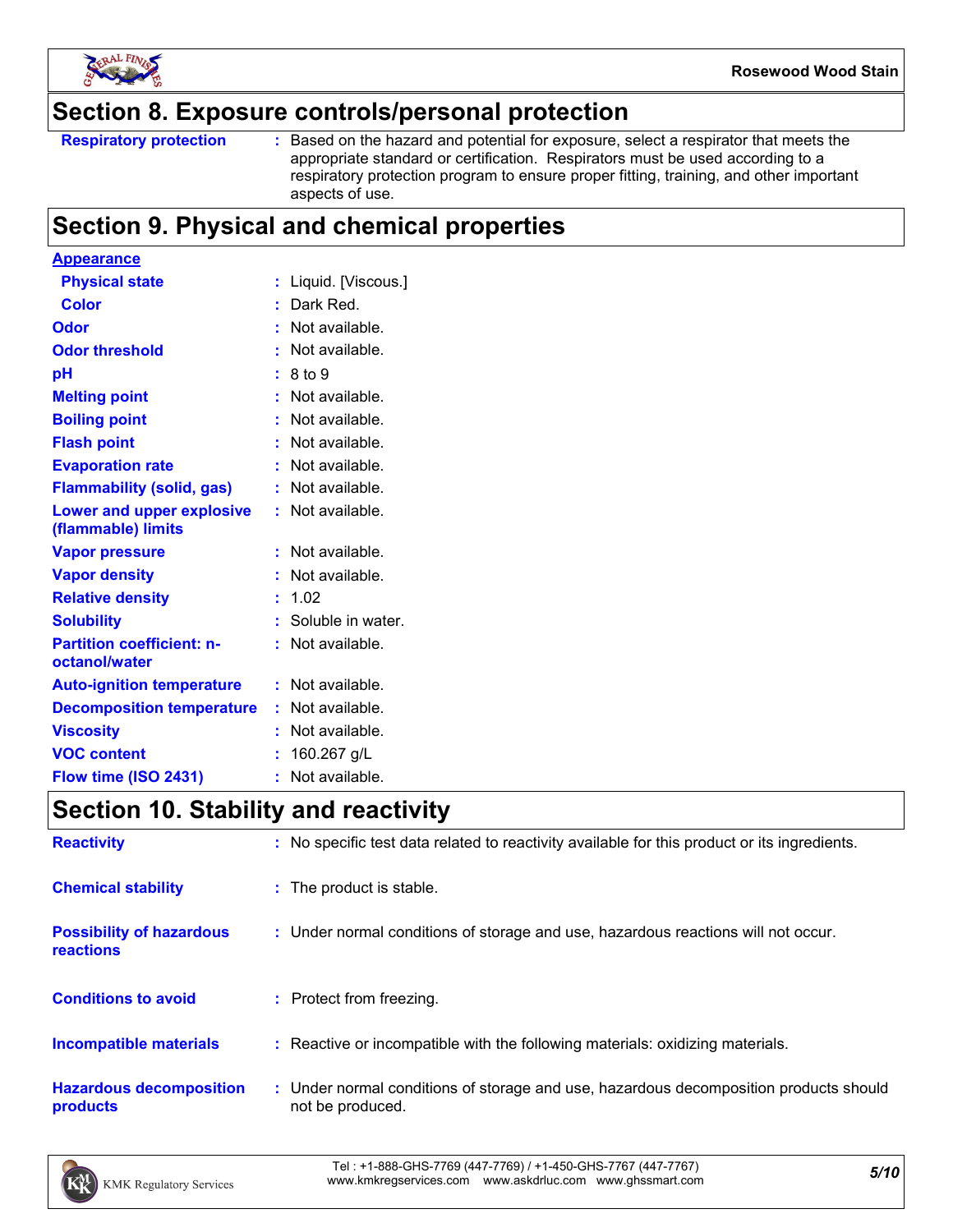

### **Section 11. Toxicological information**

### **Information on toxicological effects**

#### **Acute toxicity**

| <b>Product/ingredient name</b> | <b>Result</b>            | <b>Species</b> | <b>Dose</b>            | <b>Exposure</b> |
|--------------------------------|--------------------------|----------------|------------------------|-----------------|
| Propane-1,2-diol               | LD50 Dermal<br>LD50 Oral | Rabbit<br>Rat  | 20800 mg/kg<br>20 g/kg |                 |

#### **Irritation/Corrosion**

| <b>Product/ingredient name</b> | <b>Result</b>                                | <b>Species</b>   | <b>Score</b> | <u>  Exposure</u>         | <b>Observation</b> |
|--------------------------------|----------------------------------------------|------------------|--------------|---------------------------|--------------------|
| Propane-1,2-diol               | Eves - Mild irritant<br>Eves - Mild irritant | Rabbit<br>Rabbit |              | 24 hours 500 mg<br>100 mg |                    |
|                                |                                              |                  |              |                           |                    |

#### **Sensitization**

There is no data available.

#### **Mutagenicity**

There is no data available.

#### **Carcinogenicity**

There is no data available.

#### **Reproductive toxicity**

There is no data available.

#### **Teratogenicity**

There is no data available.

#### **Specific target organ toxicity (single exposure)**

There is no data available.

#### **Specific target organ toxicity (repeated exposure)**

There is no data available.

#### **Aspiration hazard**

There is no data available.

| Information on the likely<br>routes of exposure | : Dermal contact. Eye contact. Inhalation. Ingestion. |
|-------------------------------------------------|-------------------------------------------------------|
| <b>Potential acute health effects</b>           |                                                       |
| <b>Eye contact</b>                              | : No known significant effects or critical hazards.   |
| <b>Inhalation</b>                               | : No known significant effects or critical hazards.   |
| <b>Skin contact</b>                             | : No known significant effects or critical hazards.   |

#### **Ingestion :** No known significant effects or critical hazards.

| Symptoms related to the physical, chemical and toxicological characteristics |                                                     |  |  |  |
|------------------------------------------------------------------------------|-----------------------------------------------------|--|--|--|
| Eye contact                                                                  | : No known significant effects or critical hazards. |  |  |  |
| <b>Inhalation</b>                                                            | : No known significant effects or critical hazards. |  |  |  |
| <b>Skin contact</b>                                                          | : No known significant effects or critical hazards. |  |  |  |
| <b>Ingestion</b>                                                             | : No known significant effects or critical hazards. |  |  |  |

#### **Delayed and immediate effects and also chronic effects from short and long term exposure**

| <b>Short term exposure</b>                   |                                                     |
|----------------------------------------------|-----------------------------------------------------|
| <b>Potential immediate</b><br><b>effects</b> | : No known significant effects or critical hazards. |
| <b>Potential delaved effects</b>             | : No known significant effects or critical hazards. |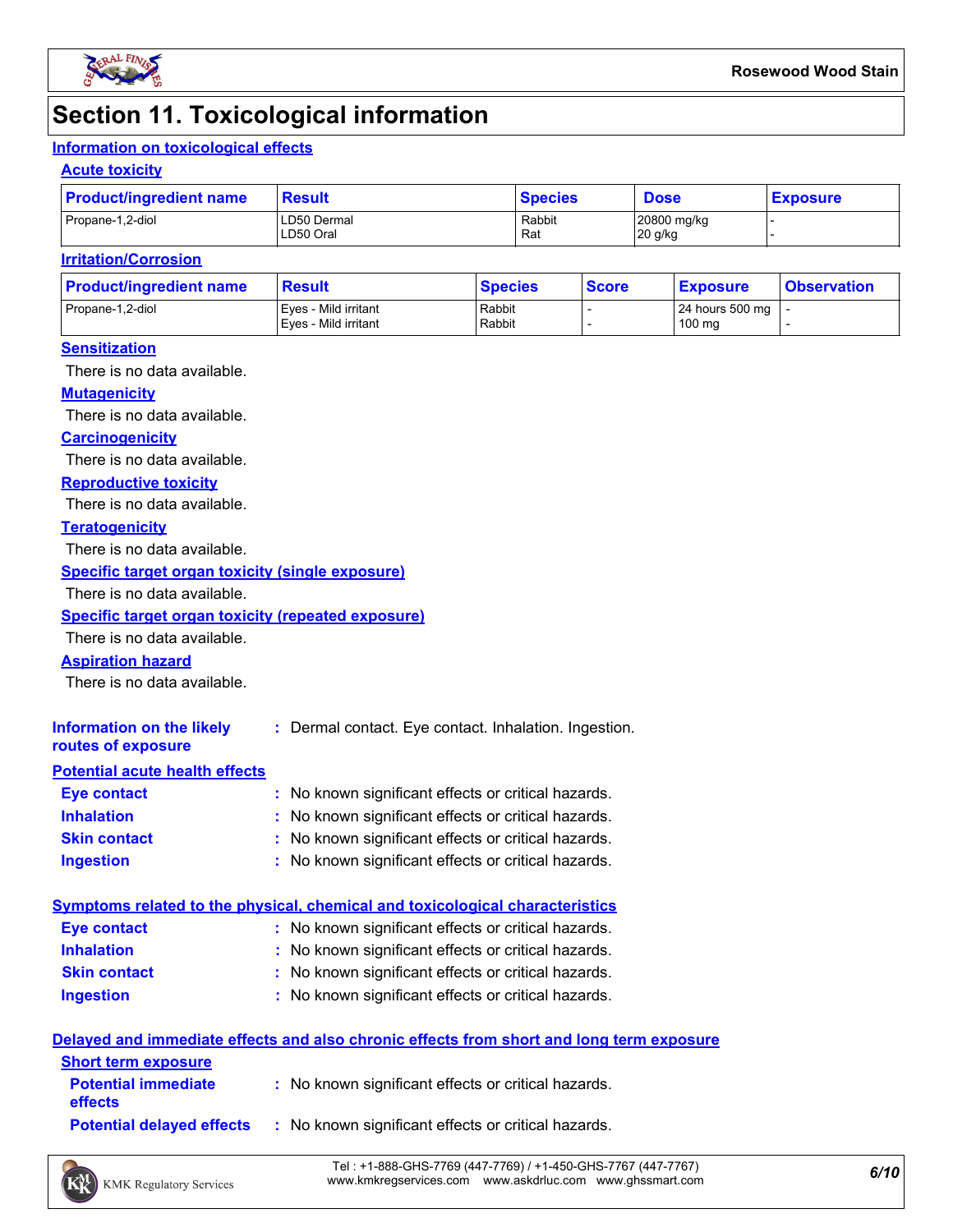

## **Section 11. Toxicological information**

| <b>Long term exposure</b>               |                                                     |
|-----------------------------------------|-----------------------------------------------------|
| <b>Potential immediate</b><br>effects   | : No known significant effects or critical hazards. |
| <b>Potential delayed effects</b>        | : No known significant effects or critical hazards. |
| <b>Potential chronic health effects</b> |                                                     |
| <b>General</b>                          | : No known significant effects or critical hazards. |
| <b>Carcinogenicity</b>                  | : No known significant effects or critical hazards. |
| <b>Mutagenicity</b>                     | : No known significant effects or critical hazards. |
| <b>Teratogenicity</b>                   | : No known significant effects or critical hazards. |
| <b>Developmental effects</b>            | : No known significant effects or critical hazards. |
| <b>Fertility effects</b>                | : No known significant effects or critical hazards. |

#### **Numerical measures of toxicity**

#### **Acute toxicity estimates**

There is no data available.

### **Section 12. Ecological information**

#### **Toxicity**

| <b>Product/ingredient name</b> | <b>Result</b>                       | <b>Species</b>                   | <b>Exposure</b> |
|--------------------------------|-------------------------------------|----------------------------------|-----------------|
| Propane-1,2-diol               | Acute EC50 >110 ppm Fresh water     | Daphnia - Daphnia magna          | 48 hours        |
|                                | Acute LC50 1020000 µg/L Fresh water | Crustaceans - Ceriodaphnia dubia | 48 hours        |
|                                | Acute LC50 710000 µg/L Fresh water  | Fish - Pimephales promelas       | 196 hours       |

#### **Persistence and degradability**

There is no data available.

#### **Bioaccumulative potential**

| <b>Product/ingredient name</b> | $LogPow$ | <b>DAC</b><br><b>DUI</b> | <b>Potential</b> |
|--------------------------------|----------|--------------------------|------------------|
| Propane-1,2-diol               | 07، ا    |                          | l low            |

#### **Mobility in soil**

| <b>Soil/water partition</b>    | $:$ Not available. |
|--------------------------------|--------------------|
| coefficient (K <sub>oc</sub> ) |                    |

#### **Other adverse effects** : No known significant effects or critical hazards.

### **Section 13. Disposal considerations**

**Disposal methods :**

The generation of waste should be avoided or minimized wherever possible. Disposal of this product, solutions and any by-products should comply with the requirements of environmental protection and waste disposal legislation and any regional local authority requirements. Dispose of surplus and non-recyclable products via a licensed waste disposal contractor. Waste should not be disposed of untreated to the sewer unless fully compliant with the requirements of all authorities with jurisdiction. Waste packaging should be recycled. Incineration or landfill should only be considered when recycling is not feasible. This material and its container must be disposed of in a safe way. Empty containers or liners may retain some product residues. Avoid dispersal of spilled

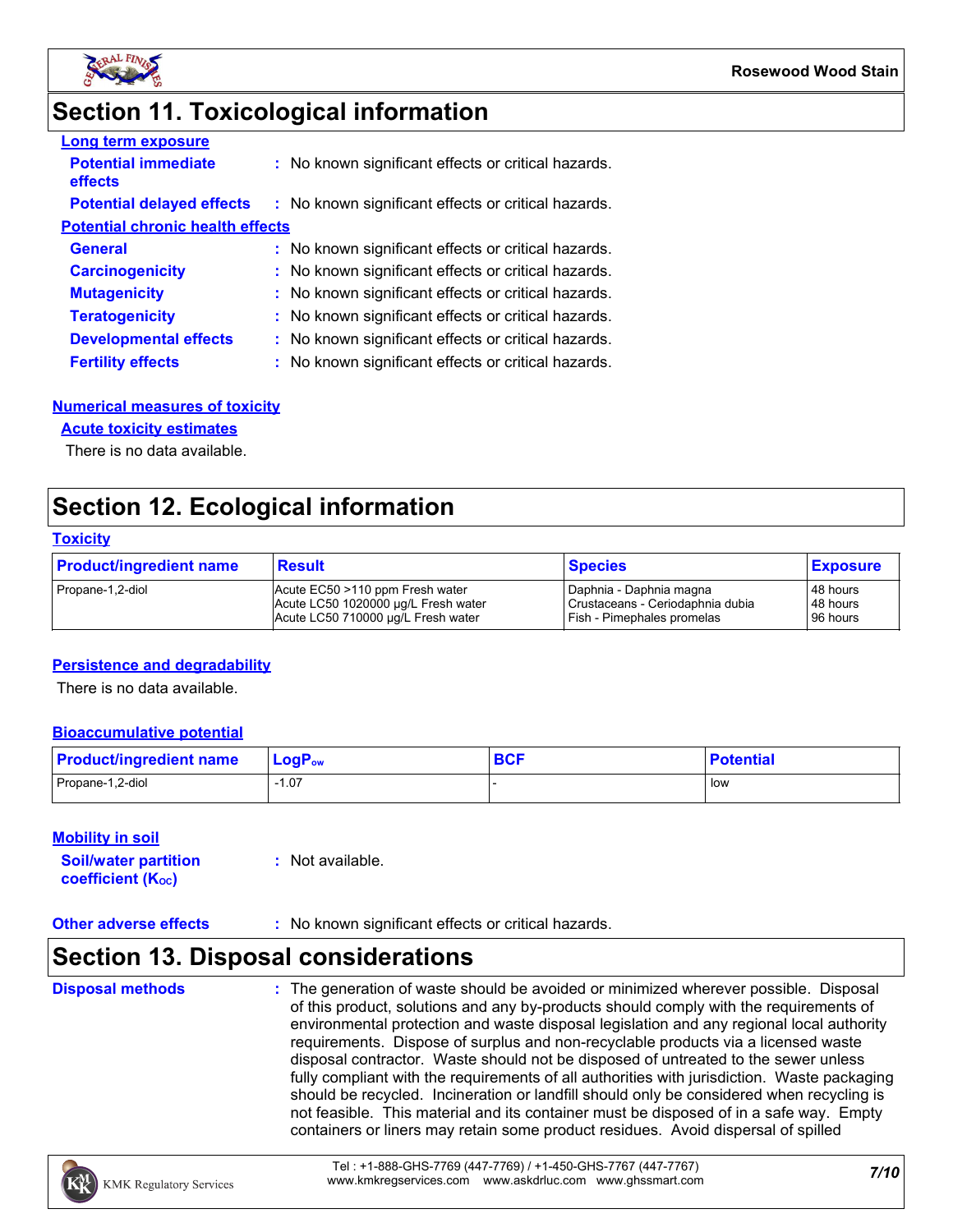

### **Section 13. Disposal considerations**

material and runoff and contact with soil, waterways, drains and sewers.

### **Section 14. Transport information**

|                                      | <b>DOT Classification</b> | <b>TDG Classification</b> | <b>IMDG</b>    | <b>IATA</b>    |
|--------------------------------------|---------------------------|---------------------------|----------------|----------------|
| <b>UN number</b>                     | Not regulated.            | Not regulated.            | Not regulated. | Not regulated. |
| <b>UN proper</b><br>shipping name    |                           |                           |                |                |
| <b>Transport</b><br>hazard class(es) |                           | -                         |                |                |
| <b>Packing group</b>                 |                           |                           |                |                |
| <b>Environmental</b><br>hazards      | No.                       | No.                       | No.            | No.            |

**AERG :** Not applicable.

**Special precautions for user Transport within user's premises:** always transport in closed containers that are **:** upright and secure. Ensure that persons transporting the product know what to do in the event of an accident or spillage.

### **Section 15. Regulatory information**

| <b>U.S. Federal regulations</b>                                                   | : TSCA 8(a) PAIR: Octamethylcyclotetrasiloxane; Poly(oxy-1,2-ethanediyl), $\alpha$ -[4-(1,1,3,3-<br>tetramethylbutyl)phenyl]- $\omega$ -hydroxy-; Poly(oxy-1,2-ethanediyl), $\alpha$ -[(1,1,3,3-<br>tetramethylbutyl)phenyl]-ω-hydroxy- |
|-----------------------------------------------------------------------------------|-----------------------------------------------------------------------------------------------------------------------------------------------------------------------------------------------------------------------------------------|
|                                                                                   | TSCA 8(a) CDR Exempt/Partial exemption: Not determined                                                                                                                                                                                  |
|                                                                                   | United States inventory (TSCA 8b): All components are listed or exempted.                                                                                                                                                               |
|                                                                                   | Commerce control list precursor: 2,2',2"-Nitrilotriethanol                                                                                                                                                                              |
|                                                                                   | Clean Water Act (CWA) 311: Propionic acid; Propylene oxide; Cyclohexane                                                                                                                                                                 |
| <b>Clean Air Act Section 112</b><br>(b) Hazardous Air<br><b>Pollutants (HAPS)</b> | : Listed                                                                                                                                                                                                                                |
| <b>Clean Air Act Section 602</b><br><b>Class I Substances</b>                     | : Not listed                                                                                                                                                                                                                            |
| <b>Clean Air Act Section 602</b><br><b>Class II Substances</b>                    | : Not listed                                                                                                                                                                                                                            |
| <b>DEA List I Chemicals</b><br>(Precursor Chemicals)                              | : Not listed                                                                                                                                                                                                                            |
| <b>DEA List II Chemicals</b><br><b>(Essential Chemicals)</b>                      | : Not listed                                                                                                                                                                                                                            |
| <b>SARA 302/304</b>                                                               |                                                                                                                                                                                                                                         |
| <b>Composition/information on ingredients</b>                                     |                                                                                                                                                                                                                                         |

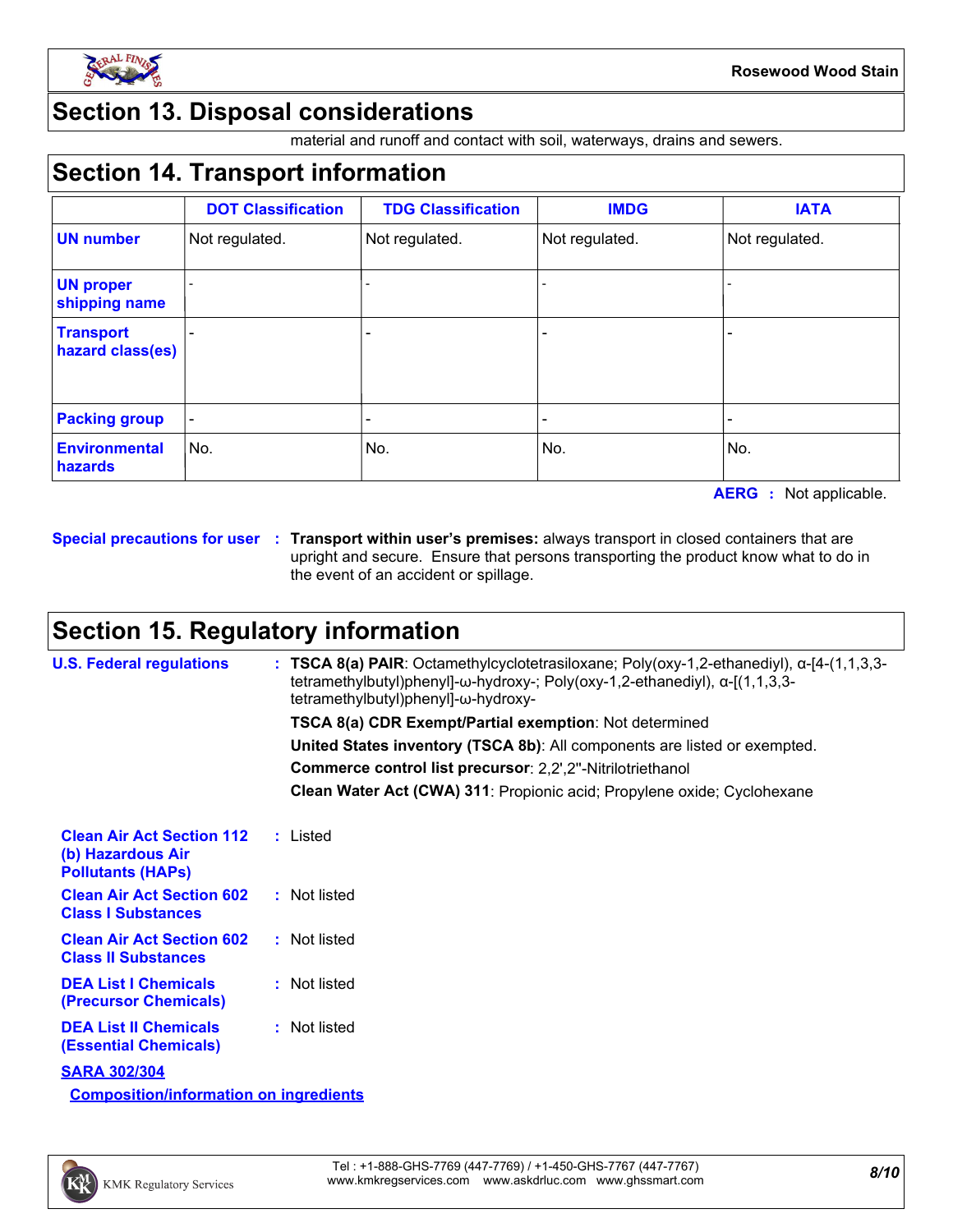

### **Section 15. Regulatory information**

|                             |              | <b>SARA 302 TPQ</b> |           | <b>SARA 304 RQ</b> |           |
|-----------------------------|--------------|---------------------|-----------|--------------------|-----------|
| <b>Name</b>                 | <b>EHS</b>   | (lbs)               | (gallons) | (lbs)              | (gallons) |
| Hydrazine<br>Ethylene oxide | Yes.<br>Yes. | 1000<br>1000        | 119.9     | 10                 | 0.12      |
| Propylene oxide             | Yes.         | 10000               | 1444.3    | 100                | 14.4      |

**SARA 304 RQ :** 4112725.8 lbs / 1867177.5 kg [483584.4 gal / 1830566.2 L]

#### **SARA 311/312**

**Classification :** Not applicable.

#### **Composition/information on ingredients**

| <b>Name</b>      | <b>Classification</b>                            |
|------------------|--------------------------------------------------|
| Propane-1,2-diol | SERIOUS EYE DAMAGE/ EYE IRRITATION - Category 2A |

#### **SARA 313**

There is no data available.

#### **State regulations**

**Massachusetts :**

: None of the components are listed. **New York :** None of the components are listed.

**New Jersey :** The following components are listed: Propane-1,2-diol

**Pennsylvania :** The following components are listed: Propane-1,2-diol

#### **California Prop. 65**

**A WARNING**: This product can expose you to Ethylene oxide, which is known to the State of California to cause cancer and birth defects or other reproductive harm. This product can expose you to chemicals including Hydrazine, 1,4-Dioxane, Propylene oxide, which are known to the State of California to cause cancer, and Ethanediol, which is known to the State of California to cause birth defects or other reproductive harm. For more information go to www. P65Warnings.ca.gov.

| Ingredient name | No significant risk<br><b>level</b> | <b>Maximum</b><br>acceptable dosage<br><b>level</b> |  |
|-----------------|-------------------------------------|-----------------------------------------------------|--|
| Hydrazine       | Yes.                                |                                                     |  |
| 1,4-Dioxane     | Yes.                                |                                                     |  |
| Ethylene oxide  | Yes.                                | Yes.                                                |  |
| Propylene oxide |                                     |                                                     |  |
| Ethanediol      |                                     | Yes.                                                |  |

#### **Canada**

**Canadian lists**

**Canadian NPRI :** None of the components are listed.

**CEPA Toxic substances :** None of the components are listed.

**:** Not determined.

**Canada inventory (DSL NDSL)**